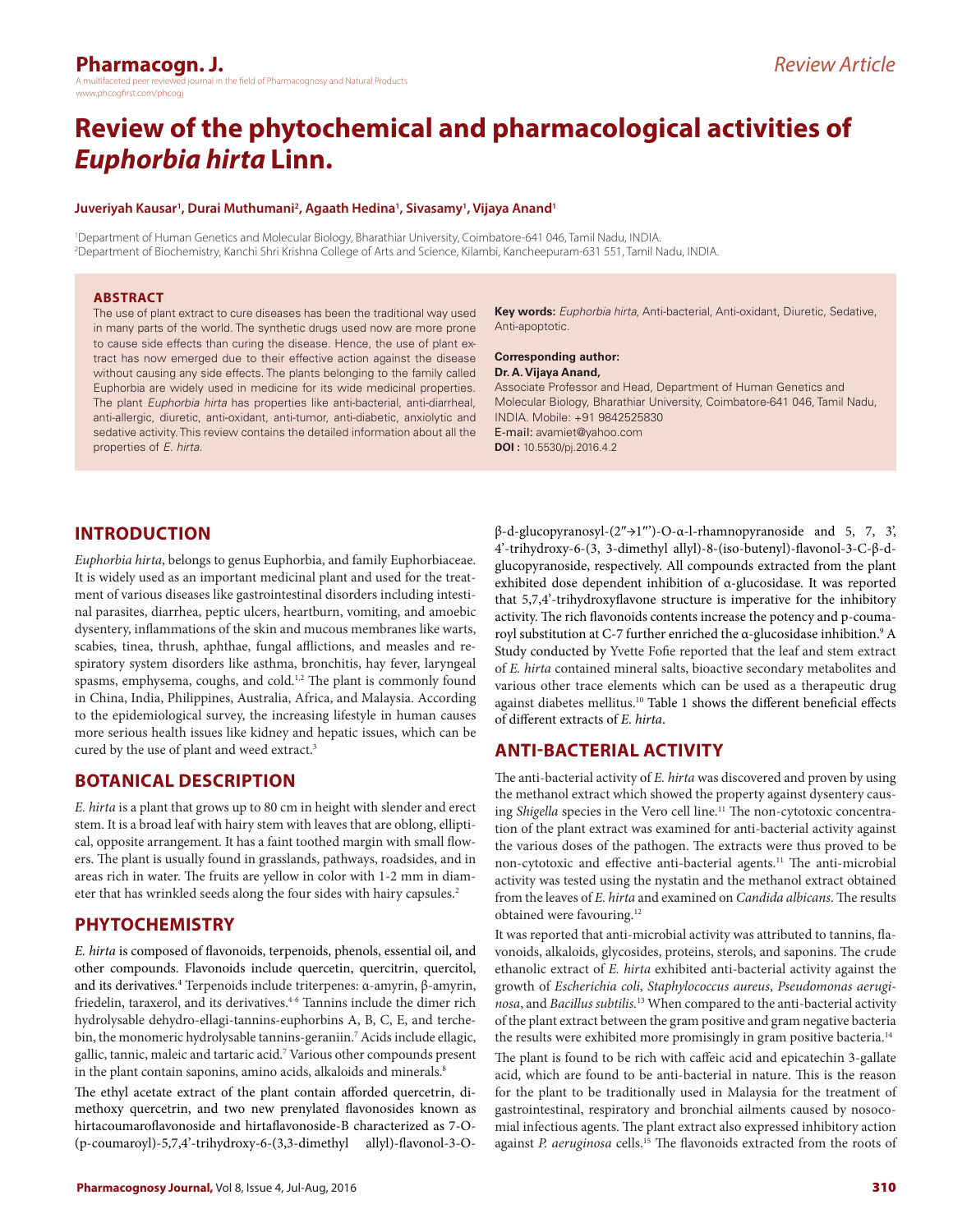the plant expressed activity against *C. albicans*, *Proteus mirabilis* and *S. aureus*. 16 Mir *et al.*17 conducted study on dengue patients whose platelet count was extremely low and after treatment with the plant extract it was found that 70% patients showed improvement in platelet count, fever and flu-like symptoms.17

#### **ANTI-DIARRHEAL ACTIVITY**

The aqueous extract obtained from the leaves of *E. hirta* exhibited excellent effect by decreasing the gastrointestinal motility in normal rats and effect of castor oil-induced diarrhea in mice.18 The anti-diarrheal activity was shown by Quercitin, a flavonoid extracted from the plant in crude form.19 This quercitin acts by increasing the colonic fluid absorption showing anti-diarrheal activity in the presence of secretagogue compounds.19

# **ANTI-ALLERGIC ACTIVITY**

The ethanolic extract of *E. hirta* showed effective anti-anaphylactic activity. *E. hirta* by inhibits the passive cutaneous anaphylaxis in rat and active-paw and anaphylaxis in mice. The extracts of *E. hirta* showed suppressive effects on the release of tumor necrosis factor-alpha (TNF-α) and interleuin-6 (IL-6) from anti-DNP-HAS activated rat peritoneal mast cells. Thus, it is reported that *E. hirta* is traditionally used as an herbal drug against Type I allergic disorders.<sup>20</sup> It was also found that the aqueous extract of the plant inhibited the stimulation of prostaglandin E2 from activated rabbit synovial fluid cells, HIG-82 cells upto a large extent. Bioactive compounds possessing anti-inflammatory activity was reported to be highly concentrated in the aqueous extract of the plant.<sup>21</sup>

#### **DIURETIC ACTIVITY**

The ethanolic and aqueous leaf extracts of *E. hirta* showed diuresis in rats. It was observed that the extract increased urine output and electrolytes.22 Various experiments reported that the active components in the water extract of *E. hirta* leaf had similar property of diuretic just like acetazolamide thus proving the diuretic activity of *E. hirta*.

# **ANTI-OXIDANT ACTIVITY**

The methanolic extract of the plant expressed similar anti-oxidant activity as that of green and black tea.<sup>23</sup> The phenolic acids extracted from the aqueous leaf solution showed the anti-oxidant activity. Ferric reducing antioxidant power (FRAP) and 1,1-Diphenyl-2-picryl-hydrazyl (DPPH) assays were conducted to ascertain the efficacy of phenolic extracts. The phenolic acid from *E. hirta* displayed enhanced, free radical scavenging activity, and exhibited protection against oxidative damage to protein.23 Lipid peroxides, hydroperoxides and both enzymatic and non-enzymatic anti-oxidants express the anti-oxidant potential of the leaf extract.<sup>24</sup>

#### **ANTI-TUMOR ACTIVITY**

The anti-tumor activity of the *E. hirta* extract was studied on EL-4 cell lines in Swiss Albino mice. Significant in cell tumor mass was observed after treating it with the plant extract.<sup>25</sup> The methanol extract of the leaves of *E. hirta* showed anti-proliferative activity on Hep-2 cells from human epithelioma of the larynx.<sup>26</sup> It was also evaluated that the methanolic extract and quercetin exhibited mutagenic and anti-mutagenic activity.<sup>27</sup>

# **ANTI-APOPTOTIC ACTIVITY**

In the studies conducted by Kwan *et al.*28 it was revealed that *E. hirta* showed significant inhibition of the survival of breast cancer cell lines MCF-7 cells and the half inhibitory concentration  $(IC_{50})$  values were 25.26 µg/mL at 24 h. Microscopic studies conducted expressed that

*E. hirta* treated cells showed remarkable morphological characteristics of apoptosis. *E. hirta* extract also expressed an ignorable influence on the l*actate dehydrogenase* leakage. The flow cytometry study confirmed that *E. hirta* extract induced apoptosis in MCF-7 cells. *E. hirta* also induced DNA fragmentation in MCF-7 cells. Above all, *E. hirta* treatment resulted in the accumulation of cells at the S and  $G_2/M$  phases and apoptosis.<sup>28</sup>

# **ANTI-DIABETIC ACTIVITY**

Ethanolic and ethyl acetate extracts of *E. hirta* were used to examine the anti-diabetic activity. Using the α-glusocidase inhibitor method the extract was assayed *in vitro*. A significant reduction in the blood glucose level was observed in streptozotocin induced diabetic mice on treatment with ethanolic extract of leaf, flower and stem of the plant.<sup>29</sup> Subramanian *et al.*24 treated the experimental diabetic rats with the leaf extract of *E. hirta* and found the anti-diabetic property of the extract.<sup>24</sup>

#### **ANXIOLYTIC AND SEDATIVE ACTIVITY**

The hydroalcoholic extract of *E. hirta* was used to examine anxiolytic property of the plant in chronically stressed rats. To evaluate the mechanism for the anxiolytic action of the drug, antagonists of the GABAA receptor-benzodiazepine receptor-Cl channel complex with *E. hirta*  were used together, showed marked anti-anxiety activity in chronic immobilization stress.30

#### **ANTI-VENOM ACTIVITY**

It is reported that the methanolic extract of *E. hirta* inhibited the venom enzymes under the *in vitro* conditions, thereby reducing the ration of edema in the mice. The evidences were collected by the histopathological analysis of the vital organs. The content of phenolic compound was also found to be quite elevated and the plant was found to be highly rich with the contents of ellagic acid, quinic acid and gallic acid. These compounds well known for their ability to inhibit venom proteases.<sup>31</sup>

#### **IMMUNOSTIMULATORY ACTIVITY**

Pratheepa and Sukumaran<sup>32</sup> worked with the leaf extract of *E. hirta* with the objective of studying its immunostimulatory activity. The study was conducted on a medicated fish which was infected with *Aeromonas hydrophila* pathogen. It was reported by them that the count of red blood cells and white blood cells gradually increased with the higher dose concentration of the plant leaf extract. The leaf extract was also able to induce immune response of antibodies. The extract also helped in the elimination of pathogens from the kidney and blood of the fish. Thus, their work suggested that *E. hirta* possessed immunostimulatory activity by stimulating both specific and non-specific immunity at elevated concentrations.<sup>32</sup>

#### **WOUND HEALING ACTIVITY**

Studies conducted by Upadhyay *et al.*<sup>33</sup> reveals that the methanol extract of the *E. hirta* possess wound healing activity as it showed potentially high anti-microbial activity against *Escherichia coli* and *Klebsiella pneumoniae* along with the fibroblast proliferating activity. In their study, they concluded that the wound healing activity and collagen production in wounded tissues is governed by the Smad-mediated proteins.<sup>33</sup> The triterpenes extracted from the stems, roots and leaves of *E. hirta* showed anti-microbial activity and are commonly used for wound healing and for the treatment of boils.<sup>34</sup>

#### **ANTI-INFLAMMATORY ACTIVITY**

Ahmad *et al.*35 worked with the plant extract whose traditional use for the treatment of a variety of diseases drove their interest to check for the anti-inflammatory effect of it. They initiated the study with the aim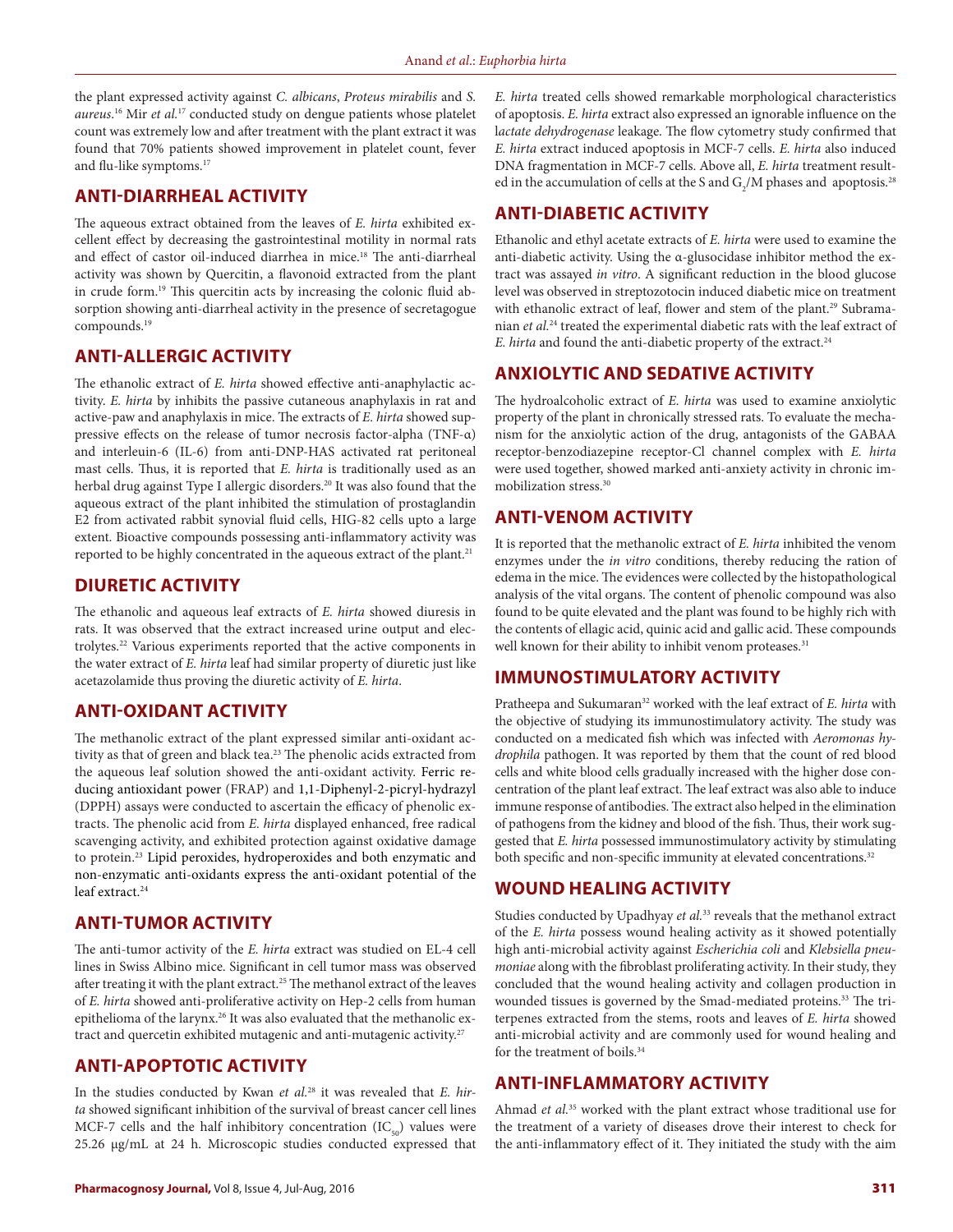| <b>Activity</b>                  | <b>Action</b>                                                                                                                                                                                                                       | <b>Study done by</b>                                                                                               |
|----------------------------------|-------------------------------------------------------------------------------------------------------------------------------------------------------------------------------------------------------------------------------------|--------------------------------------------------------------------------------------------------------------------|
| Anti-bacterial activity          | Plant extracts were used to check<br>the anti-bacterial activity in<br>Escherichia coli, Staphylococcus<br>aureus, Pseudomonas. aeruginosa,<br>and Bacillus subtilis and the results<br>showed reduced growth of these<br>bacteria. | Vijaya et al., 1995<br>Jackson et al., 2009<br>Suresh et al., 2008<br>Ogbulie et al., 2007<br>Nelofar et al., 2006 |
| Anti-diarrheal activity          | The flavonoid called quercitin<br>present in the leaf extract showed<br>anti-diarrheal activity by increasing<br>the colonic fluid absorption in the<br>presence of secretagogue compounds                                          | Galvez et al., 1993<br>Hore et al., 2006                                                                           |
| Anti-allergic activity           | The ethanolic extract of E. hirta show<br>suppressive effects on the release of<br>TNF-α and IL-6 from anti-DNP-HAS<br>activated rat peritoneal mast cells thus<br>act as an anti-allergic agent.                                   | Youssouf et al., 2007                                                                                              |
| Diuretic activity                | The ethanolic extract when given to<br>rat showed increased urine output<br>thus enhancing the diuresis.                                                                                                                            | Johnson et al., 1999                                                                                               |
| Anti-oxidant activity            | The methanolic extract showed the<br>anti-oxidant activity. The FRAP and<br>DPPH assays proved the activity of E.<br>hirta extract acting against oxidative<br>damage to protein.                                                   | Sharma and Prasad 2008                                                                                             |
| Anti-tumor activity              | The methanol extract of the leaves<br>of E. hirta showed anti-proliferative<br>activity on Hep-2 cells from human<br>epithelioma of the larynx thus<br>proving its anti-tumor activity.                                             | Sandeep and Chandrakant, 2011<br>Brindha et al., 2010<br>Daphne et al., 2009                                       |
| Anti-diabetic activity           | Reduction in the blood glucose<br>level was observed in streptozotocin<br>induced diabetic mice on treatment<br>with ethanolic extract of leaf, flower<br>and stem of the plant                                                     | Widharna et al., 2010                                                                                              |
| Anxiolytic and sedative activity | The antagonists of the GABAA<br>receptor-benzodiazepine receptor-Cl<br>channel complex with E. hirta were<br>used together, and anxiety in the EPM<br>showed marked anti-anxiety activity<br>in chronic immobilization stress       | Anuradha et al., 2008                                                                                              |

| Table 1 Shows the several of activities of Euphorbia hirta |  |  |
|------------------------------------------------------------|--|--|
|------------------------------------------------------------|--|--|

of determining the anti-arthritic effects of *E. hirta* in the mouse models which were the adjuvant of arthritis. The effect of the plant extract was studied on the pro-inflammatory and anti-inflammatory cytokines. A substantial decrease was seen in the level of pro-inflammatory cytokines and an up-regulated anti-inflammatory cytokine effect was recorded. Thus, *E. hirta* is regarded as a promising treatment for arthritis and other inflammatory diseases.<sup>35</sup>

# **TOXICITY STUDIES**

*E. hirta* is widely used as ethnomedicine due to its various benefits. Thus, the need of toxicity, check arose in the mind of various researchers and Yuet Ping *et al.*<sup>36</sup> went ahead with it. The conducted the study for evaluation of acute and subchronic toxicity on Sprague Dawley rats. The extract dose did not express any signs of acute toxicity or mortality on any of the rats. Long term oral administration of the plant extract showed no variation in the food or water consumption, body weight, biochemical and haemotological parameters etc. therefore, the team concluded that the plant extract does not possess acute or sub-chronic toxicity.<sup>36</sup>

#### **CONCLUSION**

In this review of *E. hirta,* a summary of its phytochemistry, anti-bacterial activity, anti-diarrheal activity, anti-allergic activity, diuretic activity, anti-oxidant activity, anti-tumor activity, anti-diabetic activity, anxiolytic and sedative activity were discussed in detail. Details furnished in this review will further help in exploring more about other properties associated with it.

#### **CONFLICTS OF INTEREST**

No funding source and there is no conflict of interest.